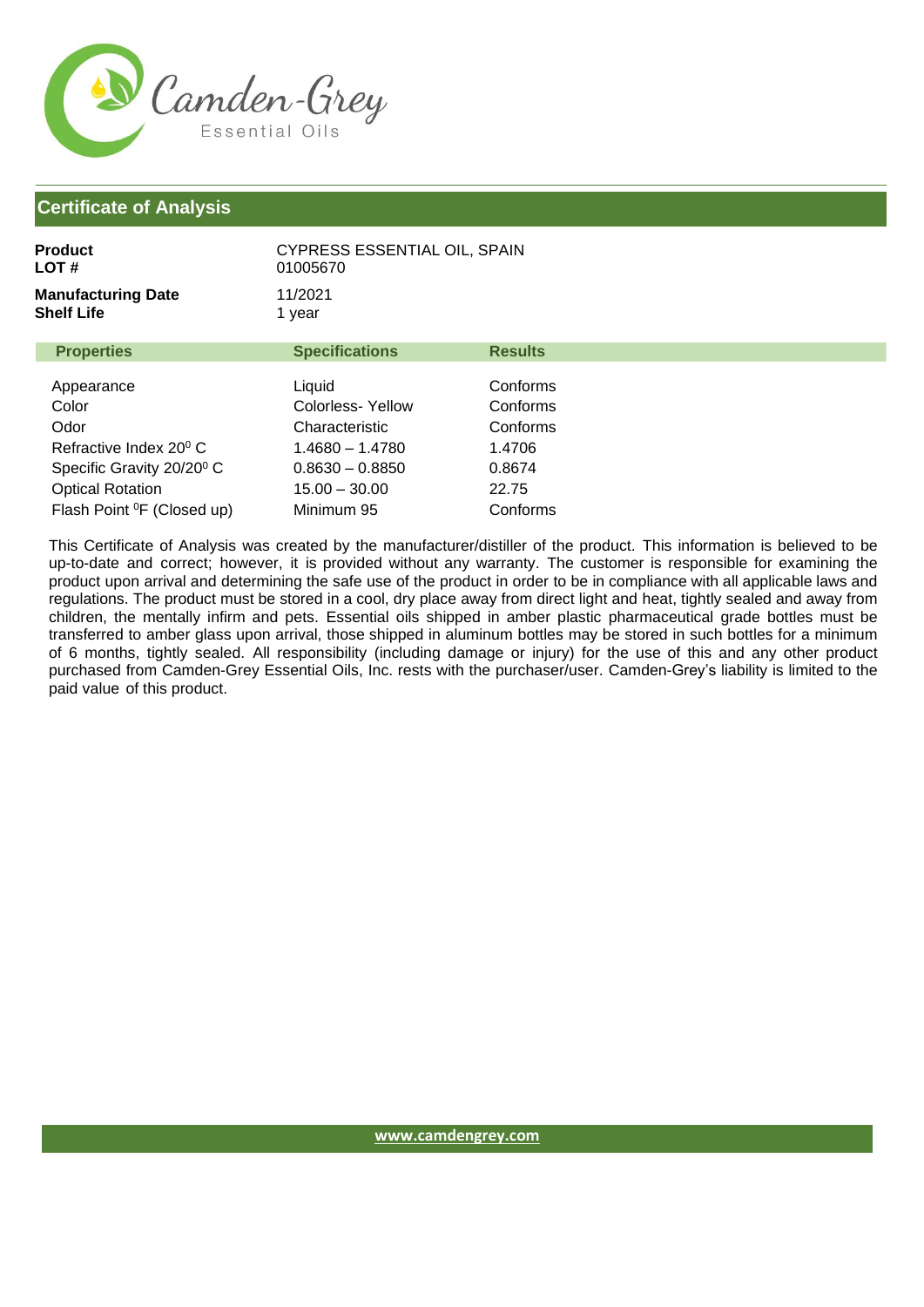

## **Certificate of Analysis**

| Product    | <b>CYPRESS ESSENTIAL OIL, SPAIN</b> |
|------------|-------------------------------------|
| LOT #      | 01004630                            |
| Shelf Life | 1 vear                              |
|            |                                     |

| <b>Properties</b>                      | <b>Specifications</b> | <b>Results</b> |
|----------------------------------------|-----------------------|----------------|
|                                        |                       |                |
| Appearance                             | Liquid                | Conforms       |
| Color                                  | <b>Colorless</b>      | Conforms       |
| Odor                                   | Characteristic        | Conforms       |
| Refractive Index 20 <sup>°</sup> C     | $1.4590 - 1.4690$     | 1.4627         |
| Refractive Index 25 <sup>0</sup> C     | $1.4585 - 1.4635$     | 1.44607        |
| Specific Gravity 20/20 <sup>0</sup> C  | $0.8610 - 0.8810$     | 0.8698         |
| Specific Gravity 25/25 <sup>0</sup> C  | $0.8620 - 0.8670$     | 0.8666         |
| Ftir Monograph                         |                       | Conforms       |
| Flash Point <sup>o</sup> F (Closed up) | 131                   | Conforms       |

This Certificate of Analysis was created by the manufacturer/distiller of the product. This information is believed to be up-to-date and correct; however, it is provided without any warranty. The customer is responsible for examining the product upon arrival and determining the safe use of the product in order to be in compliance with all applicable laws and regulations. The product must be stored in a cool, dry place away from direct light and heat, tightly sealed and away from children, the mentally infirm and pets. Essential oils shipped in amber plastic pharmaceutical grade bottles must be transferred to amber glass upon arrival, those shipped in aluminum bottles may be stored in such bottles for a minimum of 6 months, tightly sealed. All responsibility (including damage or injury) for the use of this and any other product purchased from Camden-Grey Essential Oils, Inc. rests with the purchaser/user. Camden-Grey's liability is limited to the paid value of this product.